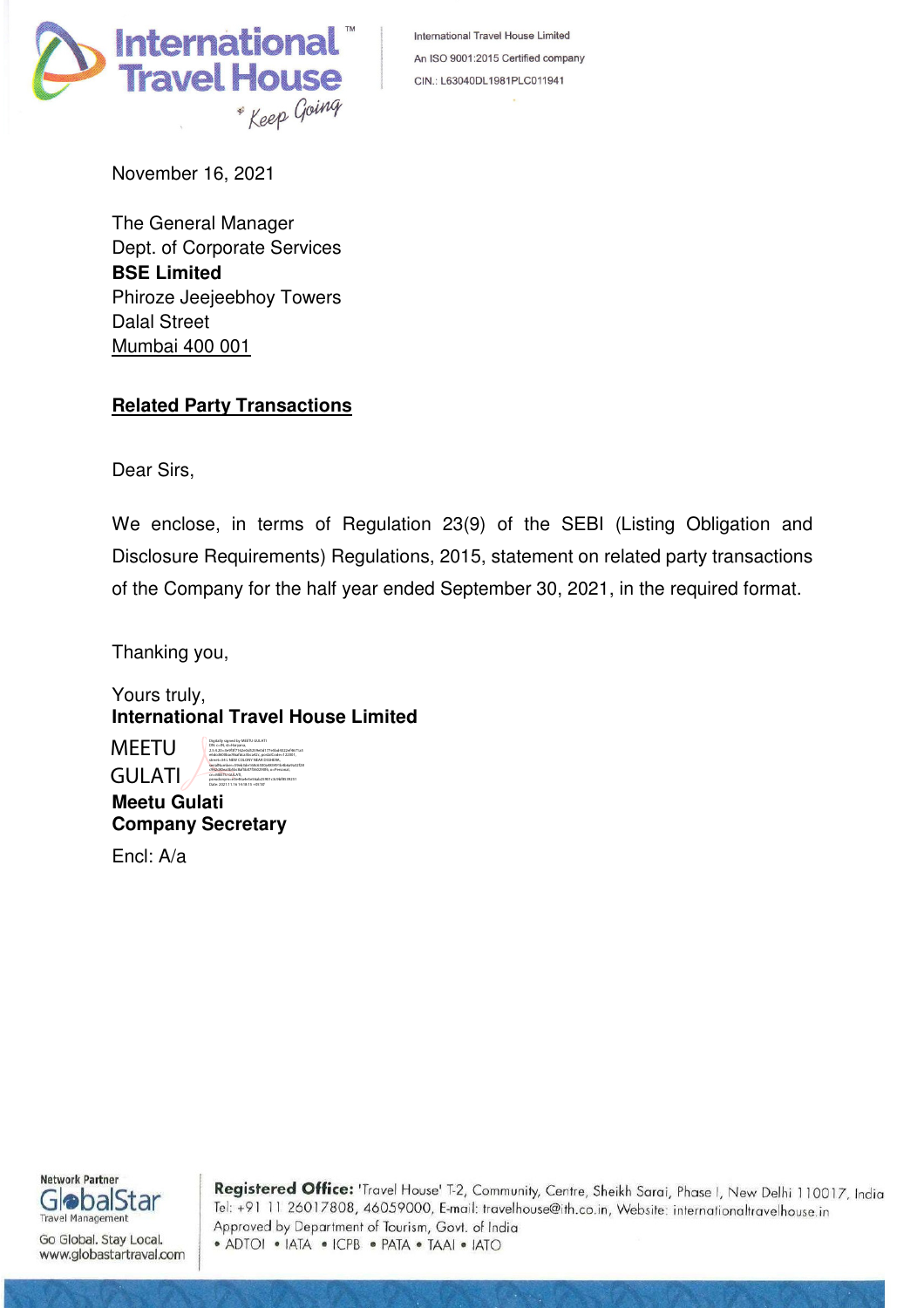#### **INTERNATIONAL TRAVEL HOUSE LIMITED Notes to the Financial Statements**

# **Related Party Disclosure**

### **Related parties with whom the Company had transactions**

### i **Companies with respect to which International Travel House Limited (ITHL) is an associate**

- a ITC Limited
- b Russell Credit Limited

# ii **Subsidiaries of ITC Limited and its subsidiaries**

- a ITC Infotech India Limited
- b Srinivasa Resorts Limited
- c Surya Nepal Private Limited
- d Fortune Park Hotels Limited
- e Landbase India Limited
- f Greenacre Holdings Limited
- g Wimco Limited
- h Technico Agri Sciences Limited
- i ITC Indivision Limited

#### **iii a) Key Management Personnel ('KMP')**

- 
- 
- 
- 
- 
- 
- 
- 

# **Members - Corporate Management Committee - ITHL**

B. Hariharan M. Aggarwal G. Kaushik J. Ahluwalia

# **Company Secretary**

V. Kumar (upto 03.05.2021) M. Gulati (w.e.f 15.07.2021)

### **b) Relatives of KMP of ITHL**

Mrs. T Anand -Wife of Mr. N. Anand, Mr. A. Anand - Son of Mr. N. Anand, Mr. K. Anand - Son of Mr. N. Anand, Ms. N. Anand - Daughter of Mr. N. Anand, Mrs. S. Anand - Son's Wife of Mr. N. Anand, Master A. Anand - Related to Mr. N. Anand

Mrs. N. Hariharan - Wife of Mr. B Hariharan, Ms A. Hariharan - Daughter of Mr. B. Hariharan, Mr. D. Hariharan - Son of Mr. A Hariharan Mrs. S. Dhobale - Wife of Mr. P. Dhobale Mrs. R. Singh - Wife of Mr. J.Singh

## **iv Employee trusts where there is significant influence**

Travel House Superannuation Fund International Travel House Limited Gratuity Fund

N. Anand Non Executive Chairman H. P. Ranina Non Executive Independent Director<br>
P. V. Dhobale<br>
Non Executive Independent Director Non Executive Independent Director A. Rajput Non Executive Director J. Singh Non Executive Director<br>
S. C. Sekhar<br>
Non Executive Independent S. C. Sekhar Non Executive Independent Director V. Sarup (w.e.f 29.06.2021) Non Executive Independent Director Non Executive Independent Director S. Pillai (upto 06.04.2021) Non Executive Independent Director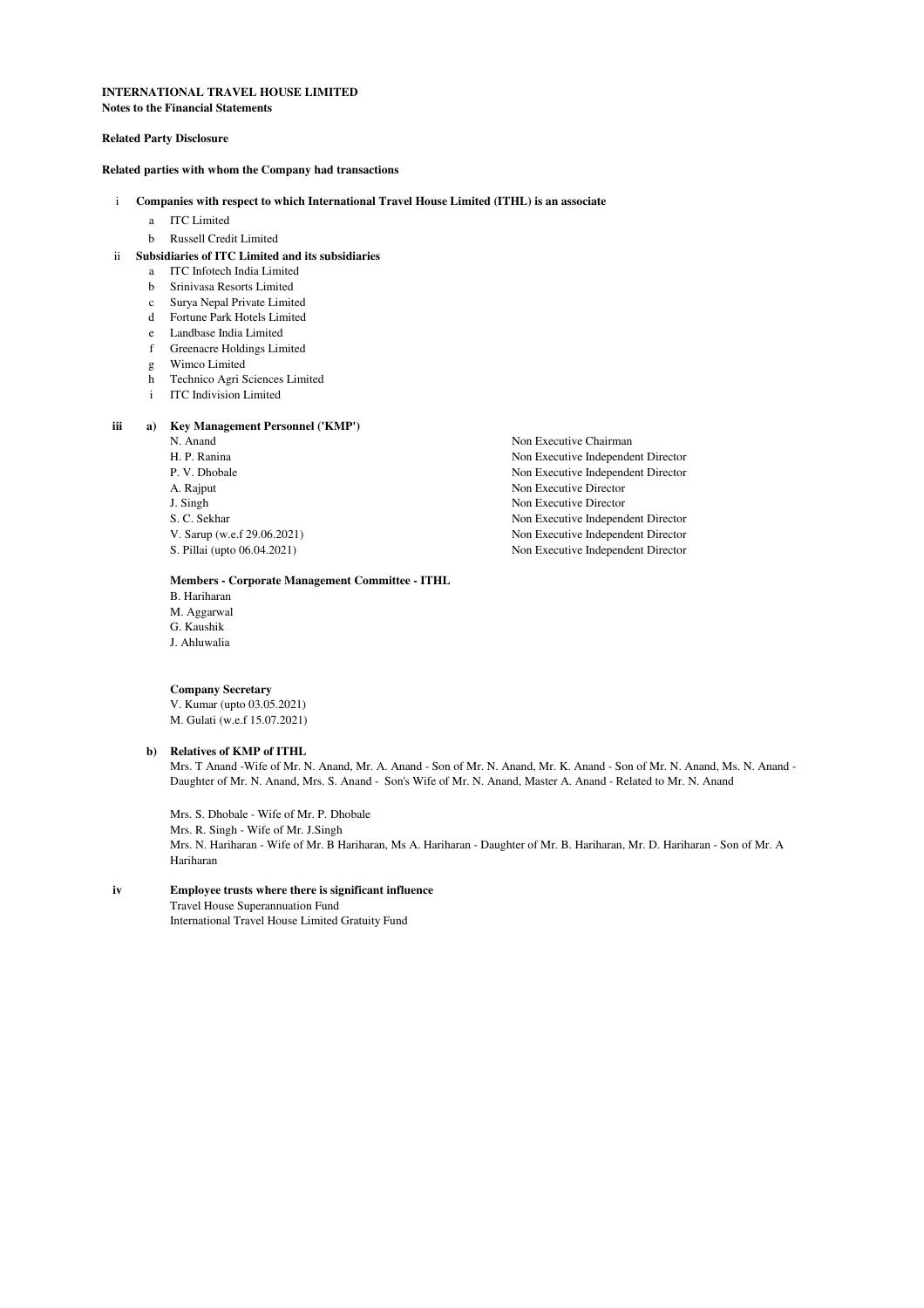# **INTERNATIONAL TRAVEL HOUSE LIMITED**

**Notes to the Financial Statements**

#### **35. Related Party Disclosure (contd.)**

**Disclosure of transactions between the Company and Related Parties for the half year ended 30th September, 2021 and the status of outstanding balances as at 30th September, 2021**

|                                                                                   |                                                                                                                |            |                                 |            |                                                                 |            |                        |            |              | $\hat{C}$ in lakhs) |
|-----------------------------------------------------------------------------------|----------------------------------------------------------------------------------------------------------------|------------|---------------------------------|------------|-----------------------------------------------------------------|------------|------------------------|------------|--------------|---------------------|
| <b>Related Party Transactions</b>                                                 | Companies with respect to which ITHL<br>is an associate or subsidiaries of ITC<br>Limited and its subsidiaries |            | <b>Key Management Personnel</b> |            | <b>Key Management Personnel</b><br><b>Relatives/Enterprises</b> |            | <b>Employee Trusts</b> |            | <b>Total</b> |                     |
|                                                                                   | 30-09-2021                                                                                                     | 30-09-2020 | $30-09-2021$                    | 30-09-2020 | 30-09-2021                                                      | 30-09-2020 | 30-09-2021             | 30-09-2020 | 30-09-2021   | 30-09-2020          |
| Sale of Services (Gross)^                                                         |                                                                                                                |            |                                 |            |                                                                 |            |                        |            |              |                     |
| <b>ITC</b> Limited                                                                | 957.71                                                                                                         | 411.41     |                                 |            |                                                                 |            |                        |            | 957.71       | 411.41              |
| Russell Credit Limited                                                            | 1.29                                                                                                           | 1.62       |                                 |            |                                                                 |            |                        |            | 1.29         | 1.62                |
| Others                                                                            | 254.85                                                                                                         | 57.29      | 3.86                            | (0.97)     | 8.88                                                            | 2.1        |                        |            | 267.59       | 58.43               |
| Total                                                                             | 1,213.85                                                                                                       | 470.32     | 3.86                            | (0.97)     | 8.88                                                            | 2.1        |                        |            | 1,226.60     | 471.46              |
| <b>Purchase of Goods and Services</b>                                             |                                                                                                                |            |                                 |            |                                                                 |            |                        |            |              |                     |
| <b>ITC</b> Limited                                                                | 4.47                                                                                                           | 1.69       |                                 |            |                                                                 |            |                        |            | 4.47         | 1.69                |
| Others                                                                            | 104.11                                                                                                         | 125.97     |                                 |            |                                                                 |            |                        |            | 104.11       | 125.97              |
| Total                                                                             | 108.58                                                                                                         | 127.66     |                                 |            |                                                                 |            |                        |            | 108.58       | 127.66              |
| <b>Remuneration to Key Management Personnel *</b>                                 |                                                                                                                |            |                                 |            |                                                                 |            |                        |            |              |                     |
| a) short-term employee benefits                                                   |                                                                                                                |            | 32.41                           | 68.56      |                                                                 |            |                        |            | 32.41        | 68.56               |
| b) share-based payment [Refer Note 33 (vi) to the Financial Statements]           |                                                                                                                |            |                                 |            |                                                                 |            |                        |            |              |                     |
| c) Remuneration to Key Management Personnel on Deputation Reimbursed <sup>#</sup> |                                                                                                                |            | 153.16                          | 37.21      |                                                                 |            |                        |            | 153.16       | 37.21               |
| Total                                                                             |                                                                                                                |            | 185.57                          | 105.77     |                                                                 |            |                        |            | 185.58       | 105.77              |
| <b>Directors Fees</b>                                                             |                                                                                                                |            |                                 |            |                                                                 |            |                        |            |              |                     |
| Mr. P. V. Dhobale                                                                 |                                                                                                                |            | 1.10                            | 1.50       |                                                                 |            |                        |            | 1.10         | 1.50                |
| Mr. S. C. Sekhar                                                                  |                                                                                                                |            | 1.00                            | 1.20       |                                                                 |            |                        |            | 1.00         | 1.20                |
| Mr. H. P. Ranina                                                                  |                                                                                                                |            | 1.10                            | 1.50       |                                                                 |            |                        |            | 1.10         | 1.50                |
| Mrs S. Pillai                                                                     |                                                                                                                |            |                                 | 1.70       |                                                                 |            |                        |            |              | 1.70                |
| Mrs V. Sarup                                                                      |                                                                                                                |            | 0.20                            |            |                                                                 |            |                        |            | 0.20         |                     |
| Total                                                                             |                                                                                                                |            | 3.40                            | 5.90       |                                                                 |            |                        |            | 3.40         | 5.90                |
| <b>Rent Paid</b>                                                                  |                                                                                                                |            |                                 |            |                                                                 |            |                        |            |              |                     |
| <b>ITC</b> Limited                                                                | 36.63                                                                                                          | 19.14      |                                 |            |                                                                 |            |                        |            | 36.63        | 19.14               |
| Others                                                                            | 9.58                                                                                                           | 8.68       |                                 |            |                                                                 |            |                        |            | 9.58         | 8.68                |
| Total                                                                             | 46.21                                                                                                          | 27.82      |                                 |            |                                                                 |            |                        |            | 46.21        | 27.82               |

^ Gross transaction value of sale of services rendered.

\*Liability for Leave Encashment, Gratuity and Superannuation are determined on an actuarial

# Paid through ITC Limited includes remuneration of Managers on Deputation Reimbursed.